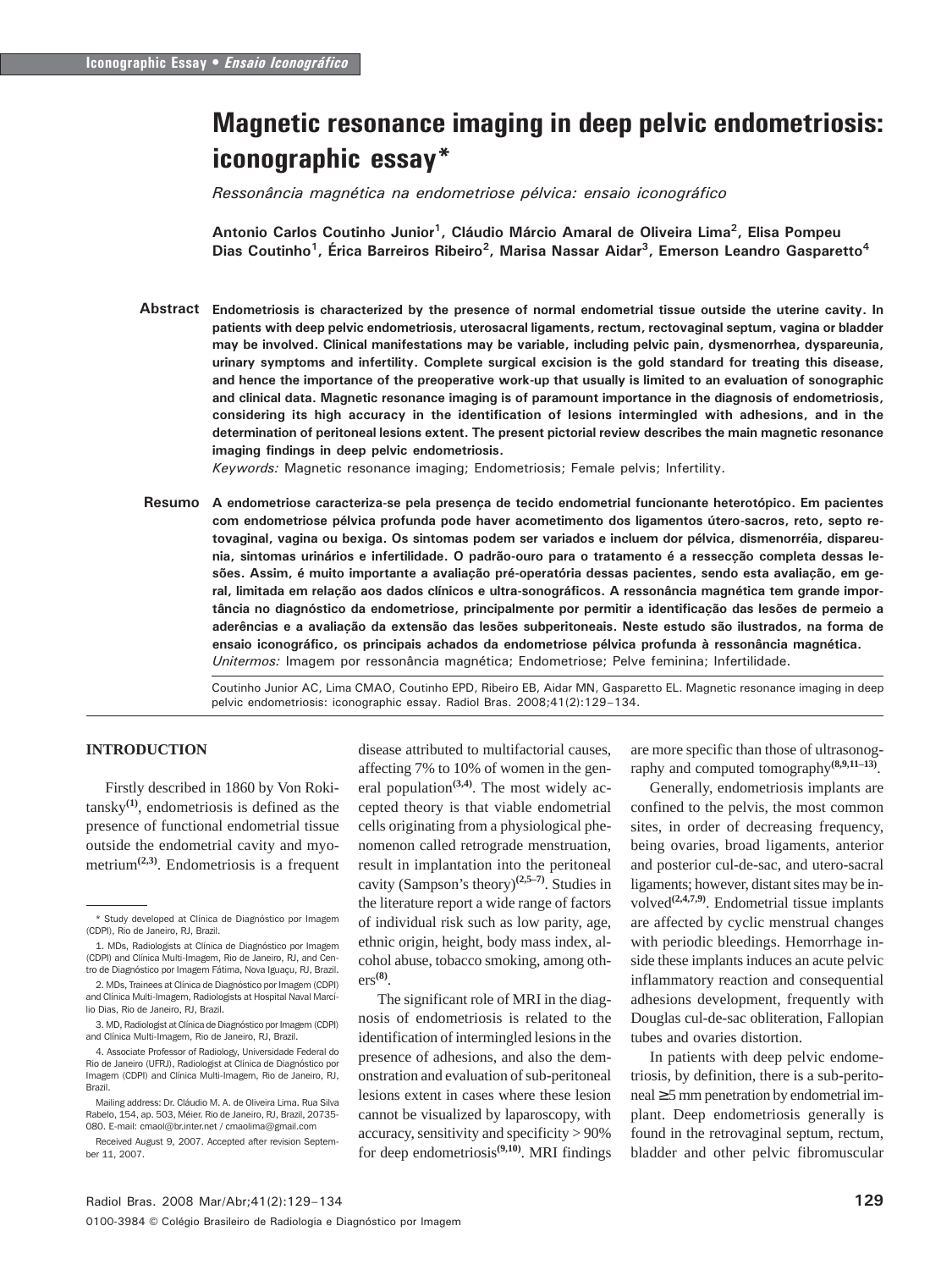structures such as uterine ligaments and vagina**(4,7,8)**. Despite the asymptomatic nature of the disease in many women affected by peritoneal endometriosis, patients with deep pelvic endometriosis may present with pelvic pain, dysmenorrhea, dyspareunia, urinary symptoms and infertility**(2,5,6)**. MRI presents the advantage of fast acquisition of multiplanar sequences, providing simultaneous images of all the pelvic viscera both at rest and under stress**(11,12)**. Despite some limitations, MRI plays a significant role in the diagnosis of endometriosis, especially for allowing the identification of intermingled lesions in the presence of dense adhesions, and evaluation of subperitoneal lesions extent**(4,13,14)**. In the evaluation of deep endometriosis, MRI presents accuracy, sensitivity and specificity  $> 90\%$ <sup>(13,14)</sup>. In the present iconographic essay, main MRI findings in deep pelvic endometriosis are described.

## **MRI PROTOCOLS**

The acquisition of appropriate magnetic resonance images for evaluating patients with suspected deep pelvic endometriosis must follow specific protocols. In our clinics, the examination is performed during menses, with a full bladder. Additionally, immediately before the examination, a venous antispasmodic agent (dipyrone, scopolamine butylbromide) is administered and, most recently, vaginal (50 ml) and rectal (100 ml) aqueous gel introduction has been adopted.

The protocol includes the following sequences: axial T1-weighted, and sagittal, coronal and axial T2-weighted; and, after intravenous gadolinium injection, axial, fat-suppressed T1-weighted sequences.

### **MRI FINDINGS**

Imaging findings on MRI of patients with deep pelvic endometriosis depend on the type of the lesion: small infiltrative endometrial implants, deep, solid lesions and visceral endometriosis involving the rectal and vesical walls**(4)**.

MRI may be a limited method in cases where the endometriosis presents with small infiltrative implants. Especially in cases where the lesions are visualized as whitish foci at laparoscopy, MRI may be negative. However, in some patients hyperintense foci may be characterized on fat-suppressed T1-weighted sequences, representing small areas of hemorrhage**(4,13,14)** (Figure 1).

At MRI, deep, solid lesions affecting the posterior cul-de-sac (Figure 2) present low to intermediate intensity signal, with further hyperintense foci on fat-suppressed (blood) T1-weighted images, hyperintense

signal on T2-weighted images with variable contrast-enhancement after intravenous gadolinium injection. Hypersignal foci on T1-weighted images result from ectatic endometrial glands with hemorrhagic content surrounded by fibrotic tissue. The extensive fibrosis component (Figure 3) generally characterized in the histological study of these lesions is responsible by the variable post-contrast-enhancement**(4,7)**. Some foci of endometriosis



Figure 1. T2-weighted (a) and T1-weighted images with fat suppression (b) showing hemorrhagic peritoneal implant on the uterine serosa (arrows).



Figure 2. Axial, T2-weighted image (a), T1-weighted image with fat suppression (b) and T1-weighted image (d) show adhesion in the posterior cul-de-sac confirmed by laparoscopy (c). MRI shows posteromedially displaced ovaries with undefined cleavage plane between the uterine and rectosigmoid serosas, determining posterior cul-de-sac obliteration indicative of tethering process (long arrows). Additional findings: small endometriomas in the deep portion of both ovaries (short arrows).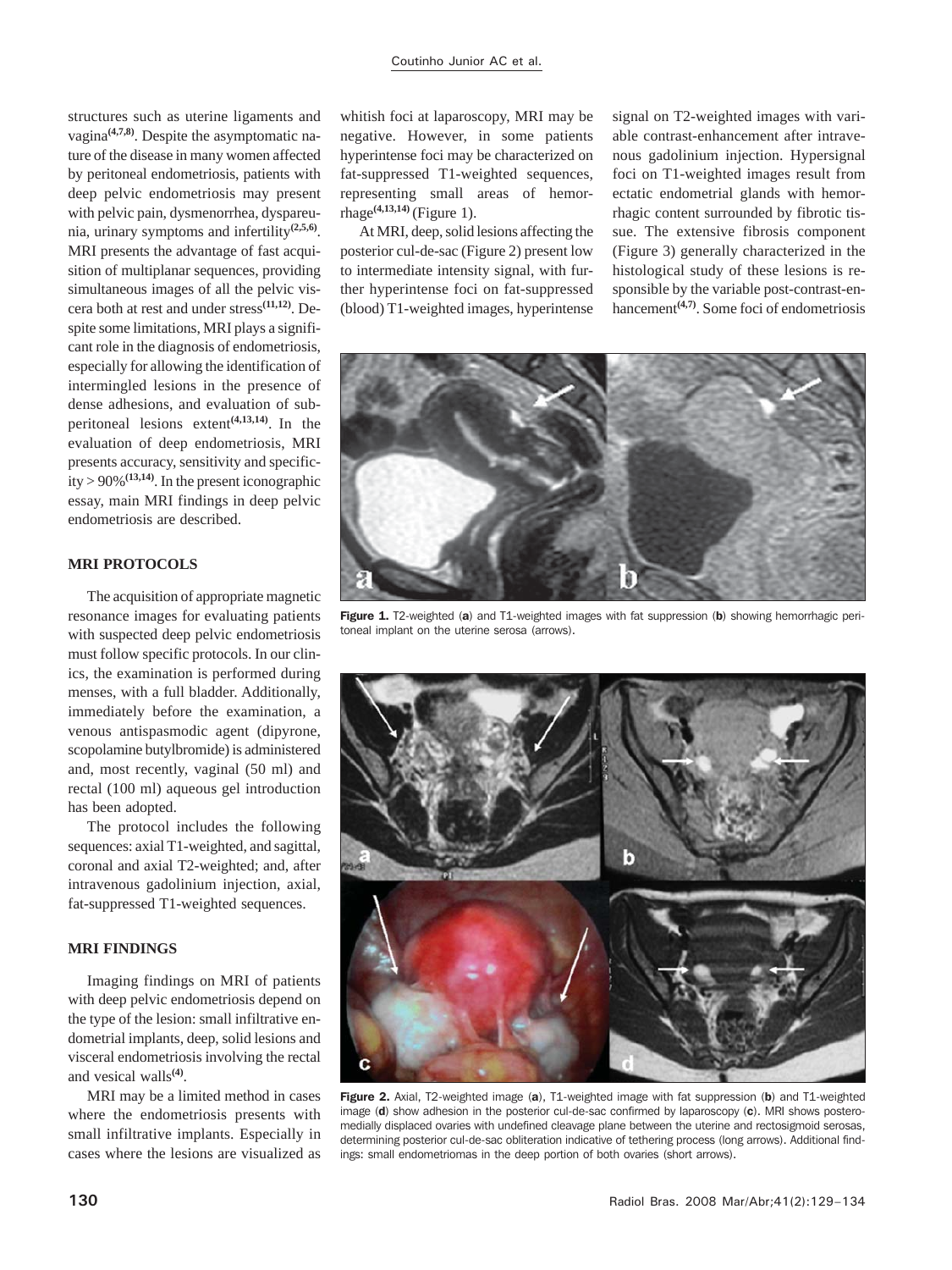localized in the Douglas cul-de-sac (Figure 4) may present with abundant glandular component with a mild fibrotic reaction. In these cases, high signal intensity is ob-

served on T1-weighted images, and variable signal intensity on t2-weighted images, with the solid glandular component demonstrating variable contrast-enhancement after gadolinium injection**(4,8,14)**. In cases where the utero-sacral ligaments are involved (Figure 5), subtle signal intensity alterations are found at MRI; findings such



Figure 3. Axial, T2-weighted image (a), fat-suppressed T1-weighted image (b), and sagittal T2-weighted (c), and fat-suppressed T1-weighted (d) images show involvement of the utero-sacral ligament. MRI demonstrates isointense nodular lesion with spiculate margins on T1-weighted sequences, and hypointense lesion adjacent to the right utero-sacral ligament on T2-weighted sequences (arrows), with hyperintense foci on fatsuppressed T1-weighted sequences, indicating hemorrhage.

Figure 4. T2-weighted, coronal (a), sagittal (b) and axial (d) planes, and axial, fat-suppressed T1-weighted images demonstrating vesical endometriosis. A 32-year-old patient with pelvic pain during urination. MRI demonstrates deep vesical endometriosis in the vesicouterine, retrocervical septa, and upper portion of the rectovaginal septum. Hypointense nodular thickening on T2 weighted sequences, with partially defined margins, affecting the right, posterolateral part of the bladder and the corresponding vesicovaginal septum (long arrows); additionally, intermingled hemorrhagic foci (arrow heads) can be observed. In addition, hypointense nodular thickening is observed on T2-weighted sequences of the retrocervical region and right utero-sacral ligament, extending towards the vaginal fornix and upper portion of the rectovaginal septum (short arrows).

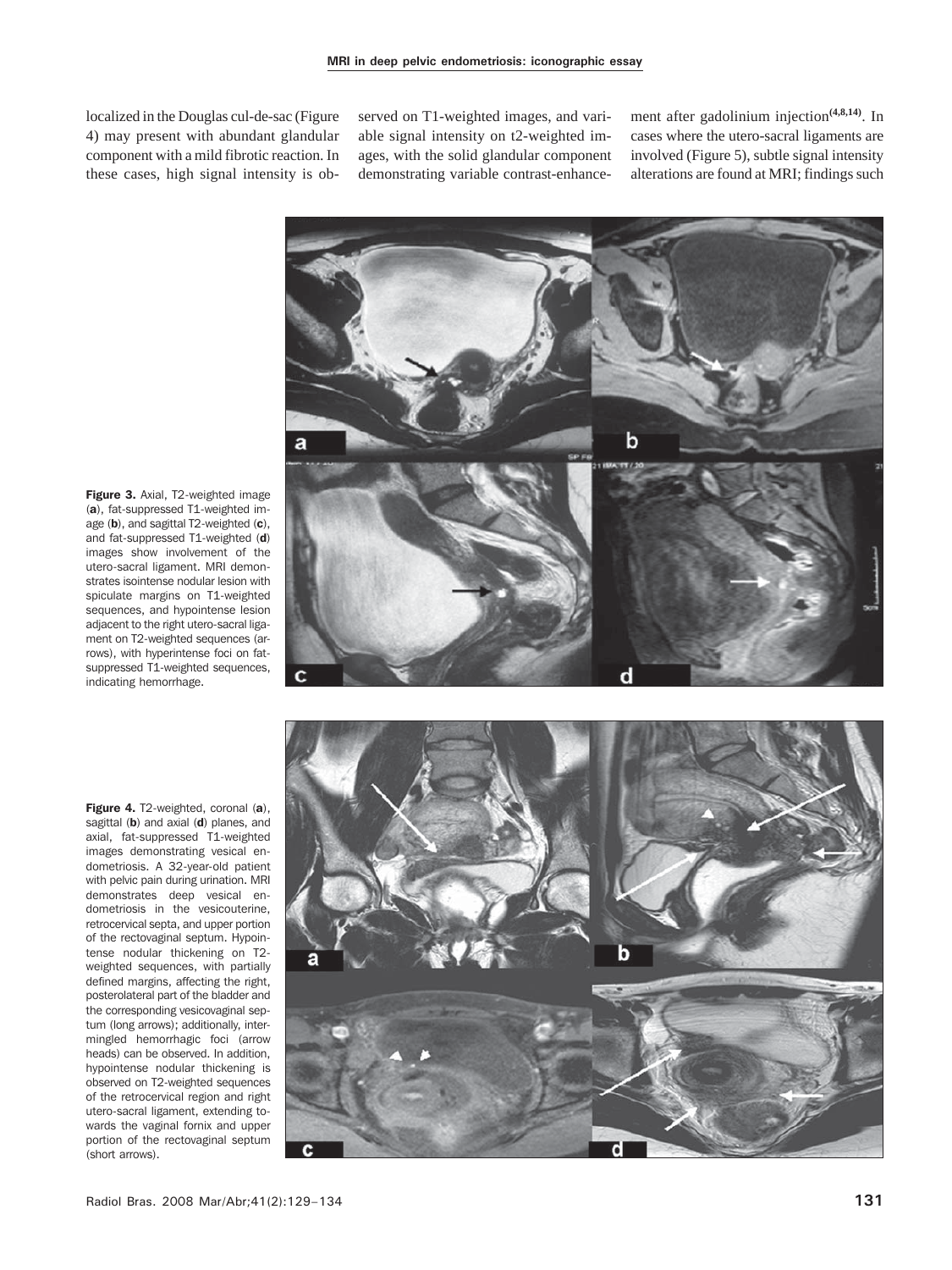

Figure 5. T2-weighted, sagittal (a) and coronal (b) images, and axial, fat-suppressed T1-weighted image (c) demonstrate ureteral endometriosis. MRI shows a hypointense, nodular lesion on T2-weighted sequences, with ill-defined margins (short arrows), and intermingled foci of bleeding (arrow head) extraperitoneally localized in the left pelvis, involving the pelvic portion of the ipsilateral ureter, determining upstream dilatation (long arrows).



Figure 6. T2-weighted, sagittal (a,b), axial (c) images, and axial, fat-suppressed, T1-weighted image (d) demonstrate retrocervical endometriosis. MRI demonstrates hypointense nodular thickening in the retrocervical region on T2-weighted sequences (long arrows), presenting intermingled hyperintense foci on fat-suppressed T2- and T1-weighted sequences, characterizing ectatic endometrial glands with hemorrhagic content (short arrows).

as bilateral or asymmetrical thickening and nodularity within these ligaments should be taken into consideration**(4,8,14)**.

MRI may demonstrate focal or diffuse vesical involvement by endometriosis (Figure 6). The majority of patients present focal areas of parietal thickening with eventual hypersignal foci on fat-suppressed T1-weighted images. Invasion of the mucosa is not frequent in cases of vesical endometriosis and MRI can demonstrate alterations even in cases of asymptomatic patients with normal cystoscopy**(4,8,13)**.

MRI sensitivity in the diagnosis of endometriosis with rectal involvement is relatively low, because of artifacts associated with the rectal content. In our practice, vaginal and rectal introduction of aqueous gel immediately before the examination may improve the MRI accuracy in the evaluation of rectal and retrocervical lesions (Figure 7), lesions in the rectovaginal septum (Figure 8), and in the vaginal wall. Rectal involvement generally is demon-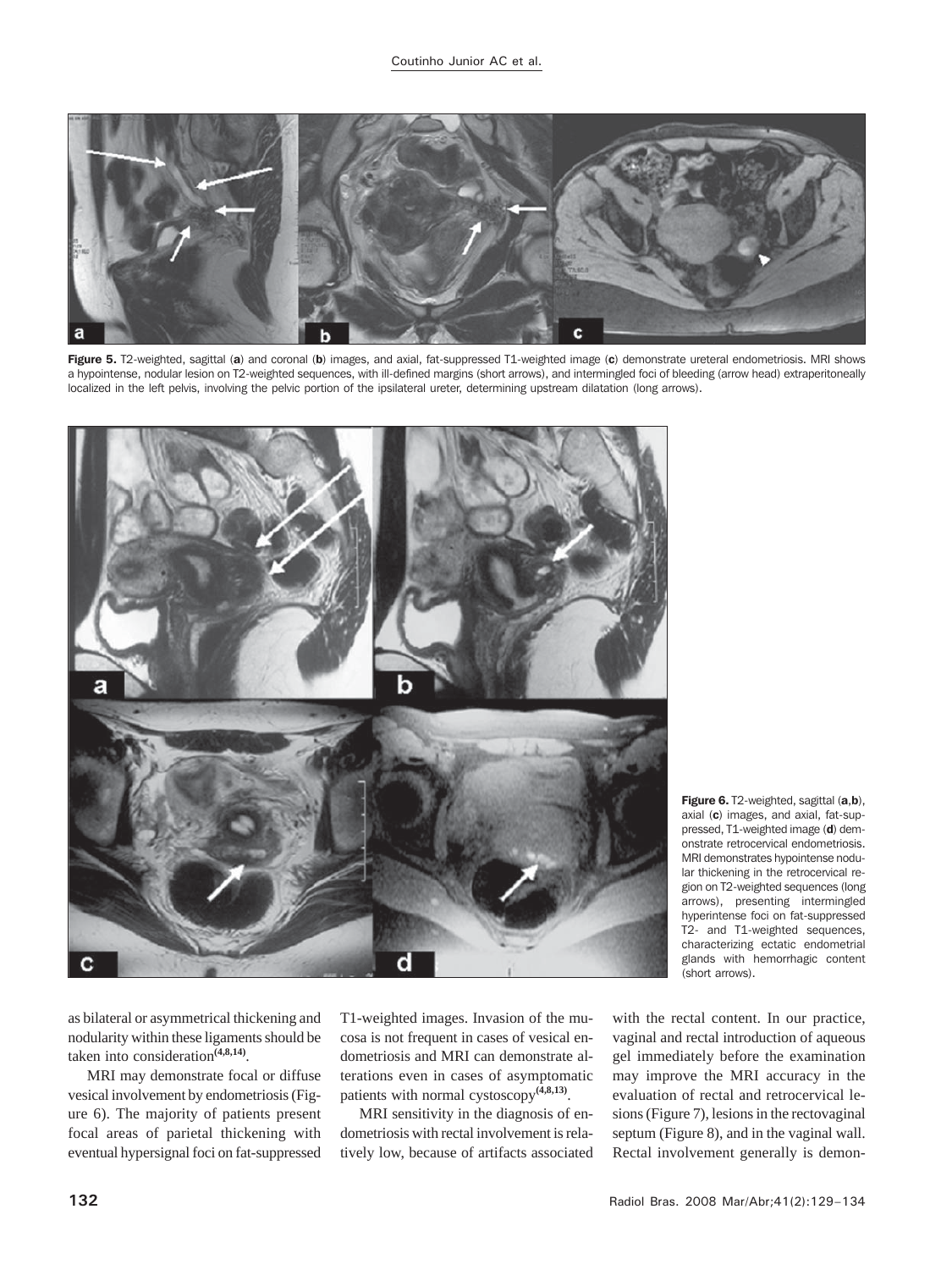

Figure 7. T2-weighted, sagittal (a) and axial (c) images, and fat-suppressed, T1-weighted sagittal (b) and axial (d) images show vaginal endometriosis. MRI demonstrates hypointense nodular thickening on T2-weighted sequences of the posterior wall of the deep portion of the vagina with intermingled foci of bleeding (arrows).



Figure 8. T2-weighted, sagittal (a,b), coronal (c) and axial (d) images demonstrate endometriosis involving the posterior compartment, vaginal fornix and rectovaginal septum. MRI shows hypointense, infiltrative, nodular lesion with ill-defined margins on T2-weighted sequences, affecting the retrocervical region, vaginal fornix, posterior cul-de-sac, anterior rectal wall, and upper portion of the rectovaginal septum (arrows). Additional findings: subserous myoma, focal adenomyosis of the anterior corpus region and cyst in the left ovary.